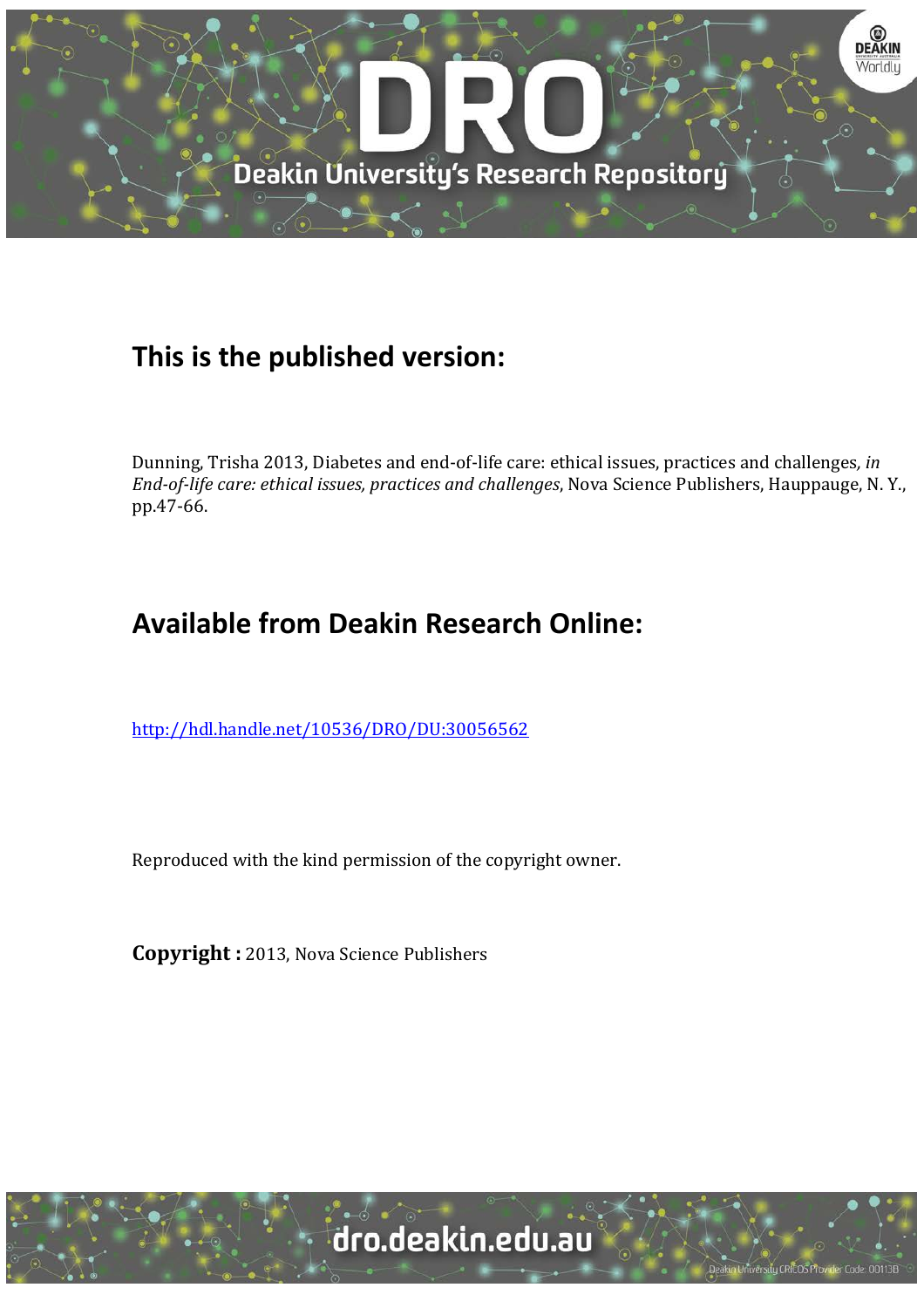END-OF-LIFE JARE Ethical Issues, Practices and Challenges

**MARIA ROSSI LUIZ ORTIZ EDITORS** 

HEALTH CARE ISSUES, COSTS AND ACCESS

NOVA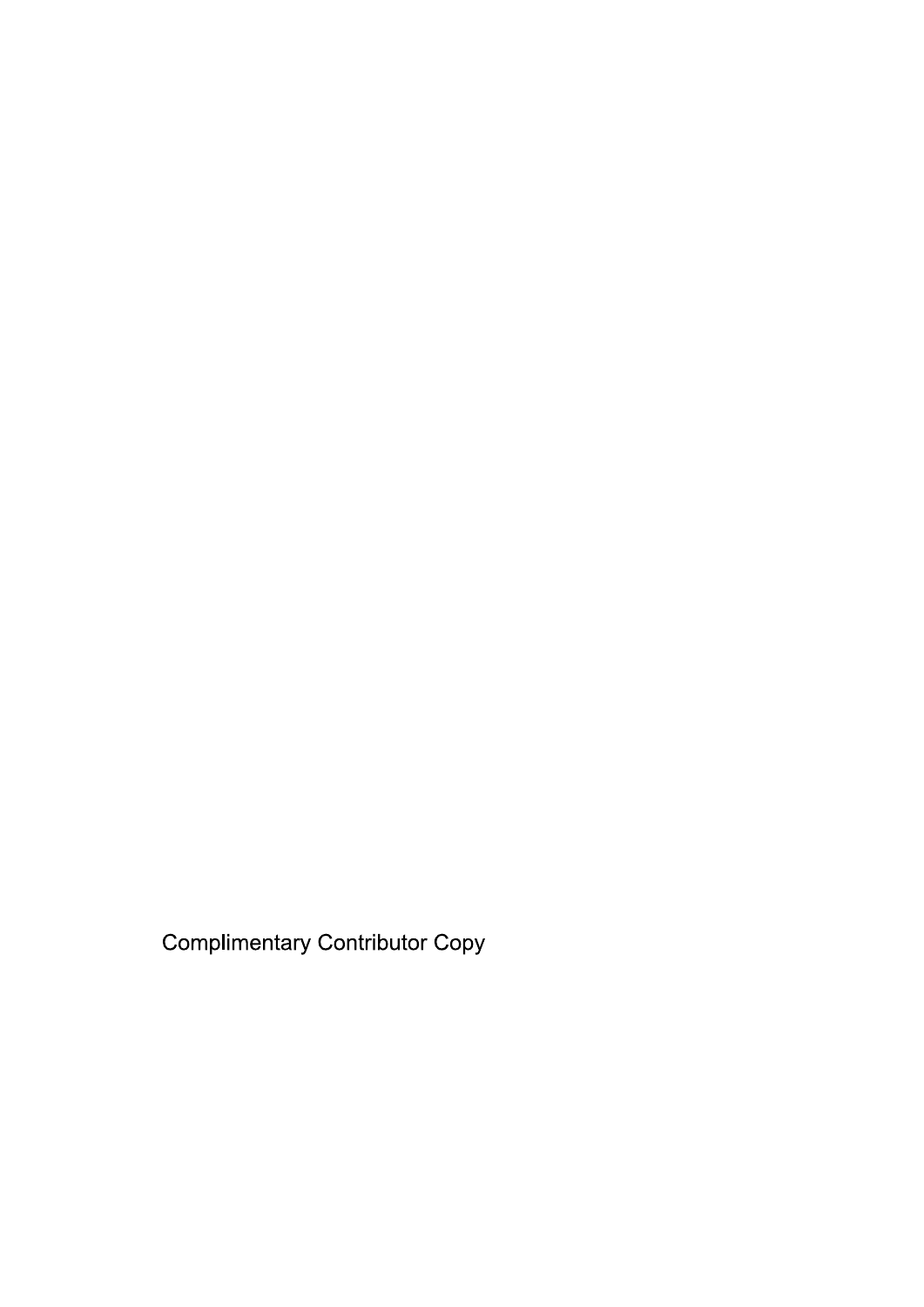**HEALTH CARE ISSUES, COSTS AND ACCESS** 

# **END-OF-LIFE CARE**

## **ETHICAL ISSUES, PRACTICES AND CHALLENGES**

No part of this digital document may be reproduced, stored in a retrieval system or transmitted in any form or by any means. The publisher has taken reasonable care in the preparation of this digital document, but makes no expressed or implied warranty of any kind and assumes no responsibility for any errors or omissions. No liability is assumed for incidental or consequential damages in connection with or arising out of information contained herein. This digital document is sold with the clear understanding that the publisher is not engaged in rendering legal, medical or any other professional services.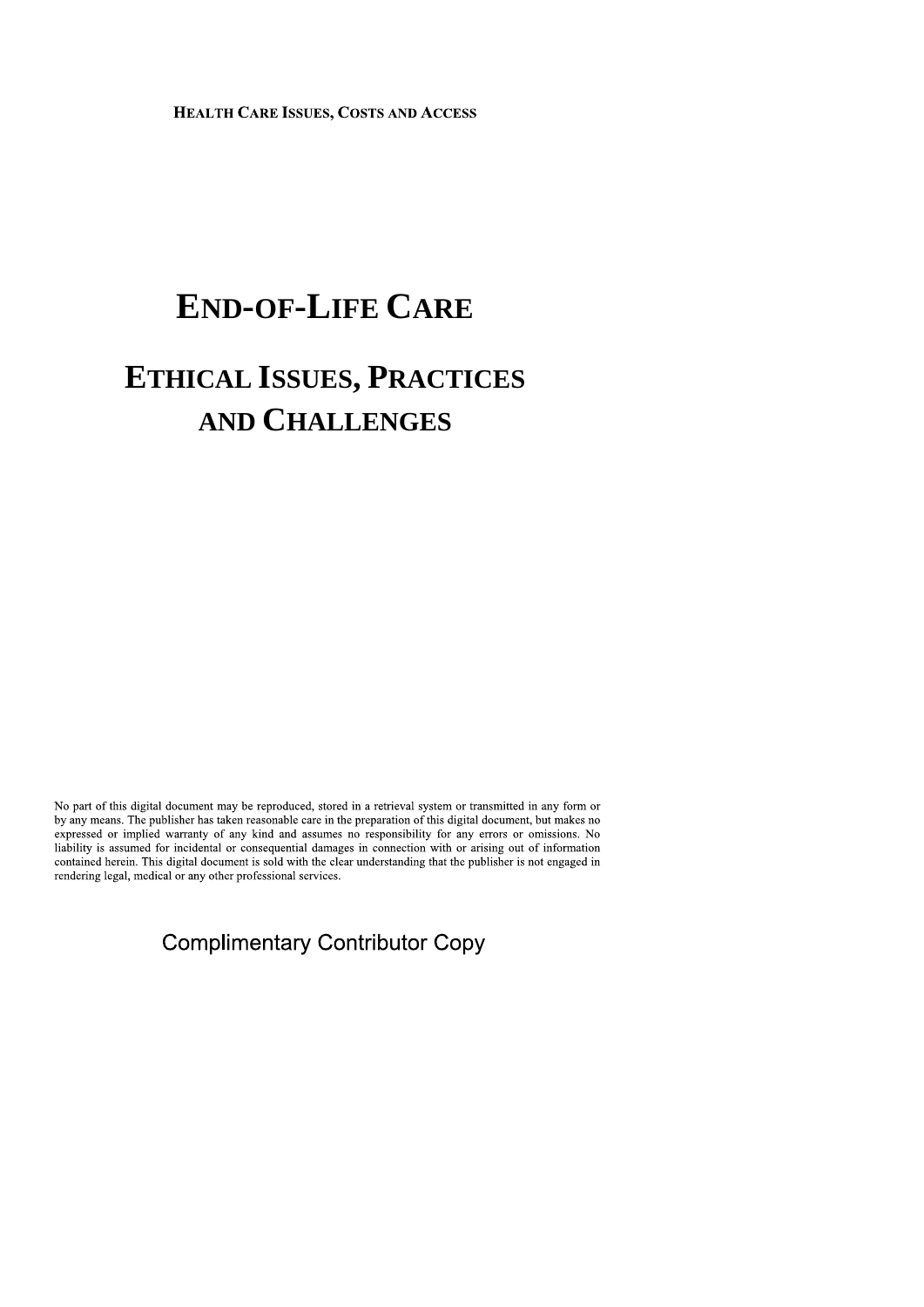## **HEALTH CARE ISSUES, COSTS AND ACCESS**

Additional books in this series can be found on Nova's website under the Series tab.

Additional e-books in this series can be found on Nova's website under the e-book tab.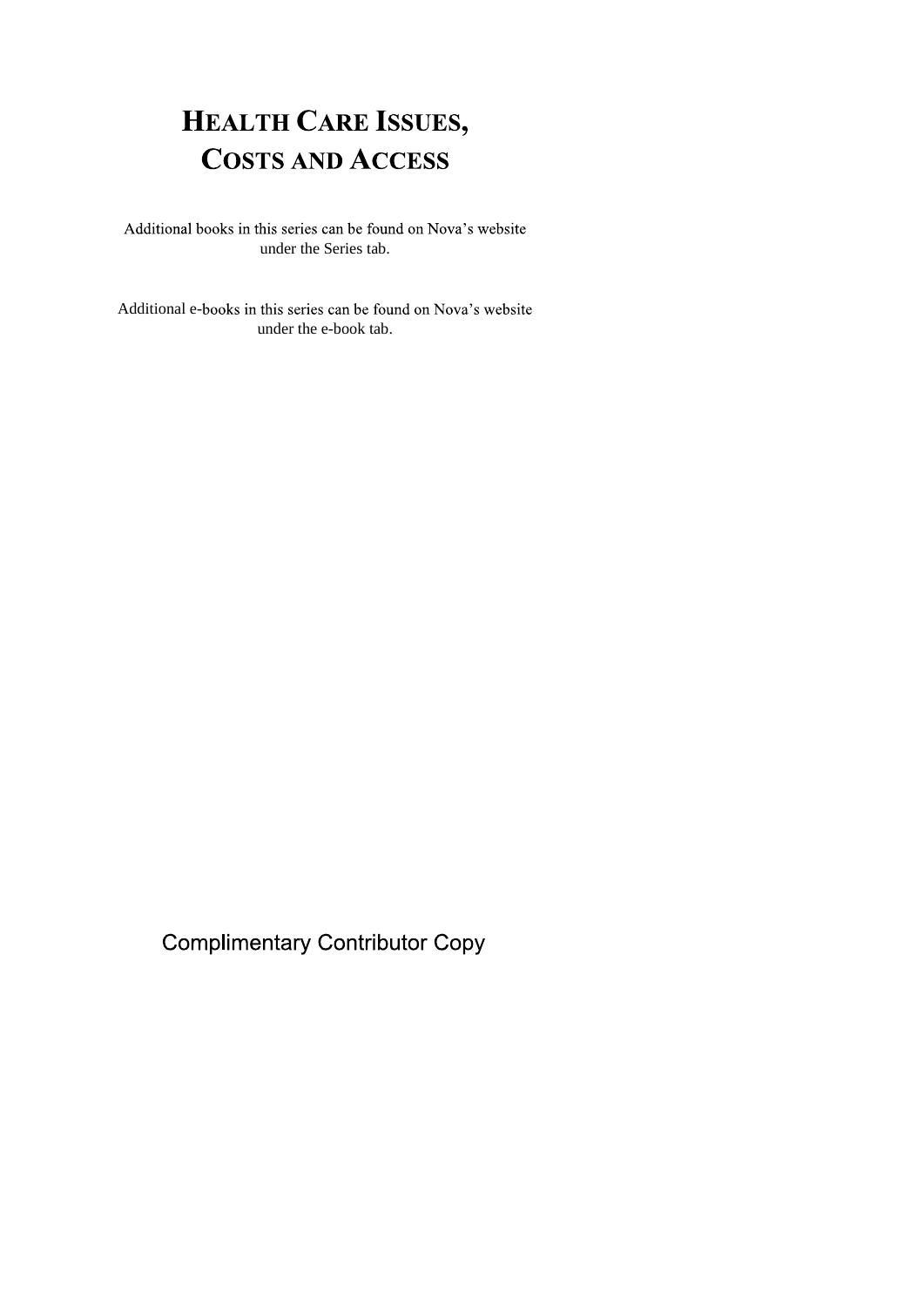HEALTH CARE ISSUES, COSTS AND ACCESS

# **END-OF-LIFE CARE**

# **ETHICAL ISSUES, PRACTICES AND CHALLENGES**

**MARIA ROSSI AND LUIZ ORTIZ EDITORS**

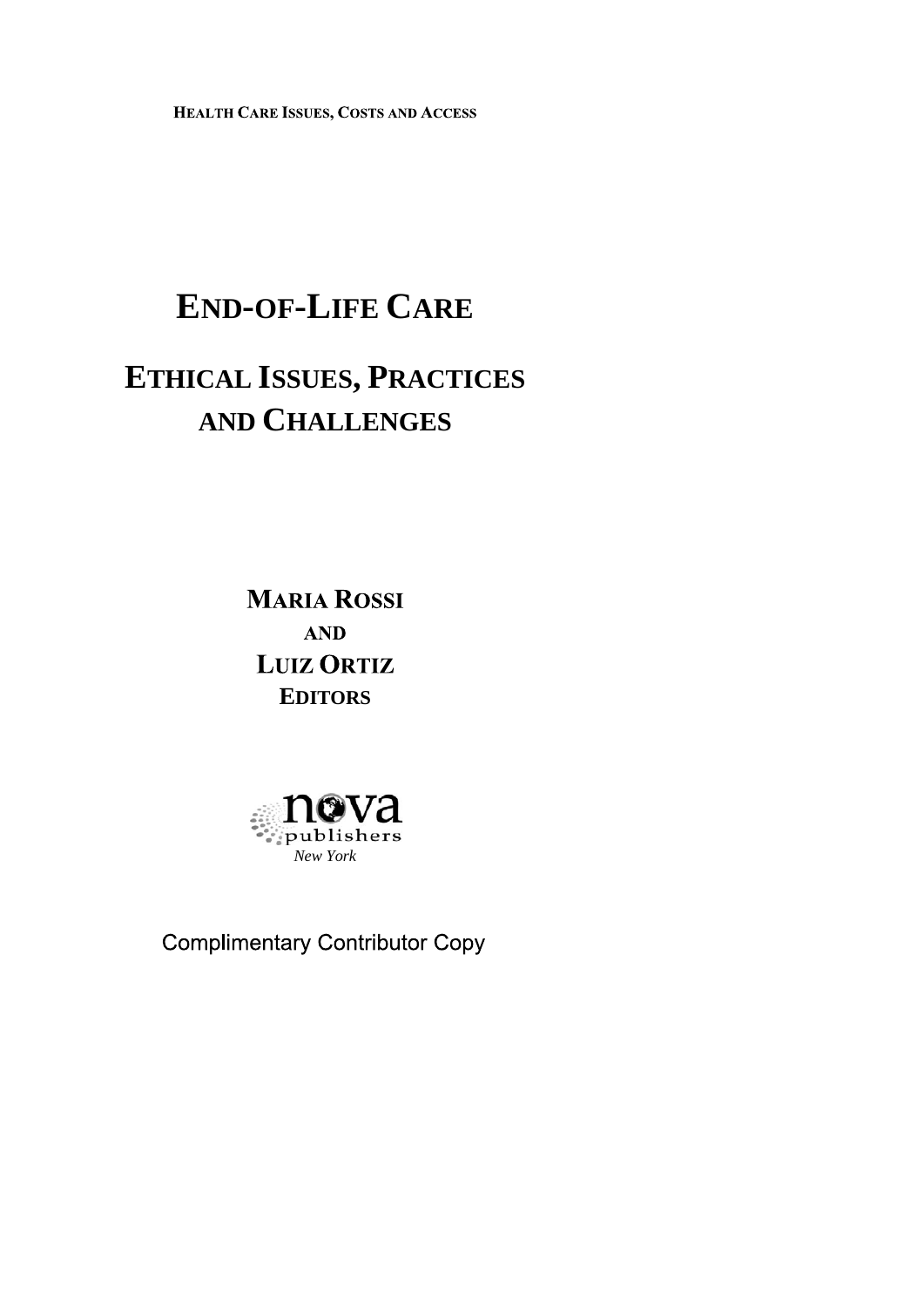Copyright © 2013 by Nova Science Publishers, Inc.

**All rights reserved.** No part of this book may be reproduced, stored in a retrieval system or transmitted in any form or by any means: electronic, electrostatic, magnetic, tape, mechanical photocopying, recording or otherwise without the written permission of the Publisher.

For permission to use material from this book please contact us: Telephone 631-231-7269; Fax 631-231-8175 Web Site: http://www.novapublishers.com

#### **NOTICE TO THE READER**

The Publisher has taken reasonable care in the preparation of this book, but makes no expressed or implied warranty of any kind and assumes no responsibility for any errors or omissions. No liability is assumed for incidental or consequential damages in connection with or arising out of information contained in this book. The Publisher shall not be liable for any special, consequential, or exemplary damages resulting, in whole or in part, from the readers' use of, or reliance upon, this material. Any parts of this book based on government reports are so indicated and copyright is claimed for those parts to the extent applicable to compilations of such works.

Independent verification should be sought for any data, advice or recommendations contained in this book. In addition, no responsibility is assumed by the publisher for any injury and/or damage to persons or property arising from any methods, products, instructions, ideas or otherwise contained in this publication.

This publication is designed to provide accurate and authoritative information with regard to the subject matter covered herein. It is sold with the clear understanding that the Publisher is not engaged in rendering legal or any other professional services. If legal or any other expert assistance is required, the services of a competent person should be sought. FROM A DECLARATION OF PARTICIPANTS JOINTLY ADOPTED BY A COMMITTEE OF THE AMERICAN BAR ASSOCIATION AND A COMMITTEE OF PUBLISHERS.

Additional color graphics may be available in the e-book version of this book.

#### **Library of Congress Cataloging-in-Publication Data**

Library of Congress Control Number: 2013944379

ISBN: 978-1-62808-556-3 (eBook)

#### Published by Nova Science Publishers, Inc. † *New York*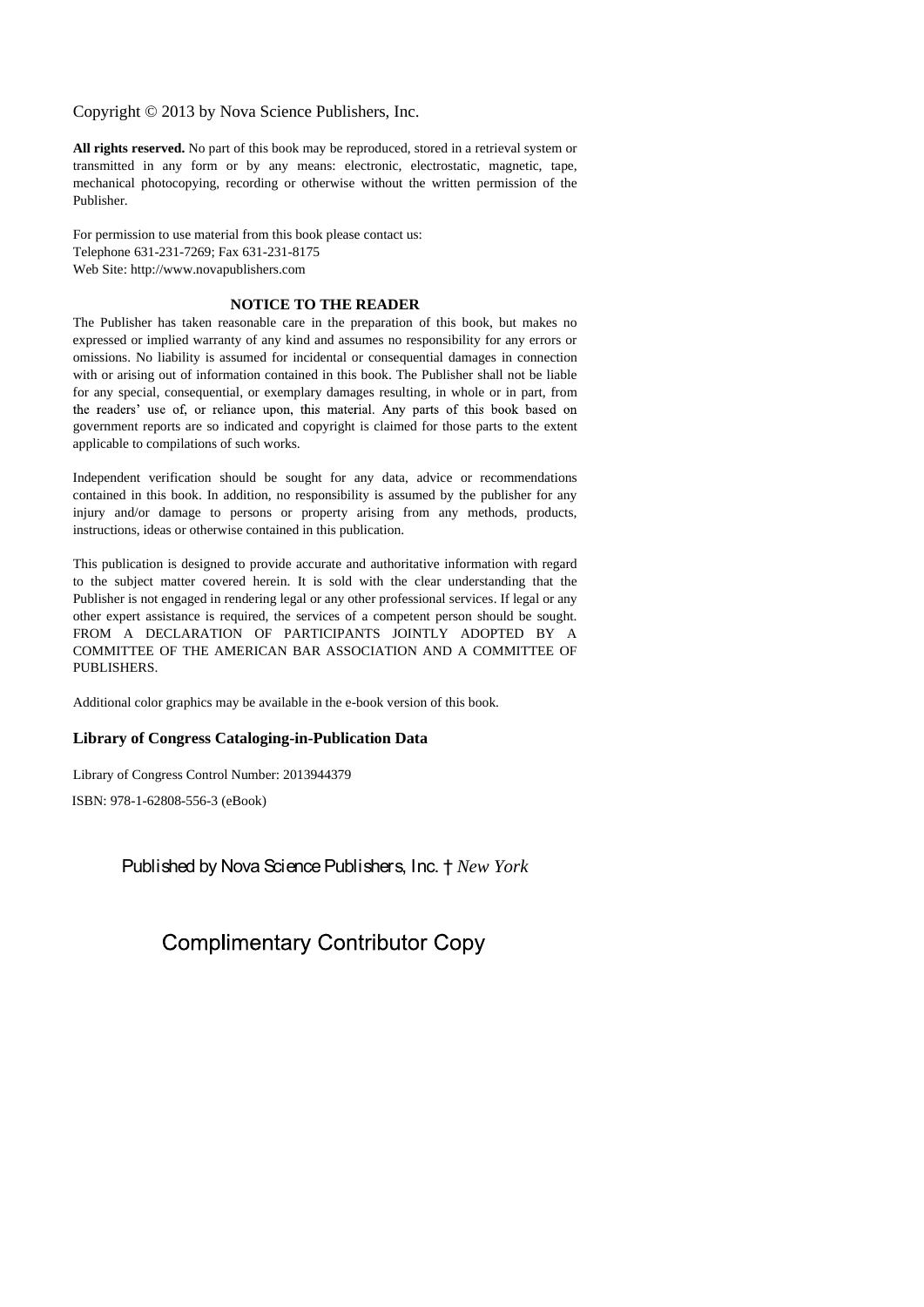### **CONTENTS**

| Preface          |                                                                                                                                                       | vii |
|------------------|-------------------------------------------------------------------------------------------------------------------------------------------------------|-----|
| <b>Chapter 1</b> | End-of-Life Care: Ethical Issues, Practices and Challenges<br>in Heart Failure<br>Anna Steel and Ameet Bakhai                                         | 1   |
| <b>Chapter 2</b> | End-of-Life Experiences: A Spiritual Perspective<br><b>Peter Fenwick</b>                                                                              | 29  |
| <b>Chapter 3</b> | Diabetes and End-of-Life Care: Ethical Issues, Practices<br>and Challenges<br>Trisha Dunning                                                          | 47  |
| <b>Chapter 4</b> | After the Death of a Loved One: Helping Families<br>to Cope<br>Beatriz Gil-Juliá and Rafael Ballester-Arnal                                           | 67  |
| <b>Chapter 5</b> | Care for Dying Patients: Multidimensional Aspects<br>of Nursing Care<br>Małgorzata Pasek, Grażyna Osuch-Pęcak<br>and Maciej Krajewski                 | 83  |
| <b>Chapter 6</b> | Spirituality at the End-of-Life<br>Beatriz Gil-Juliá and Rafael Ballester-Arnal                                                                       | 97  |
| <b>Chapter 7</b> | Challenges of Promoting End-of-Life Care in Residential<br>Care Homes in Hong Kong<br>Helen Y. L. Chan, Samantha M. C. Pang<br>and Edward M. F. Leung | 111 |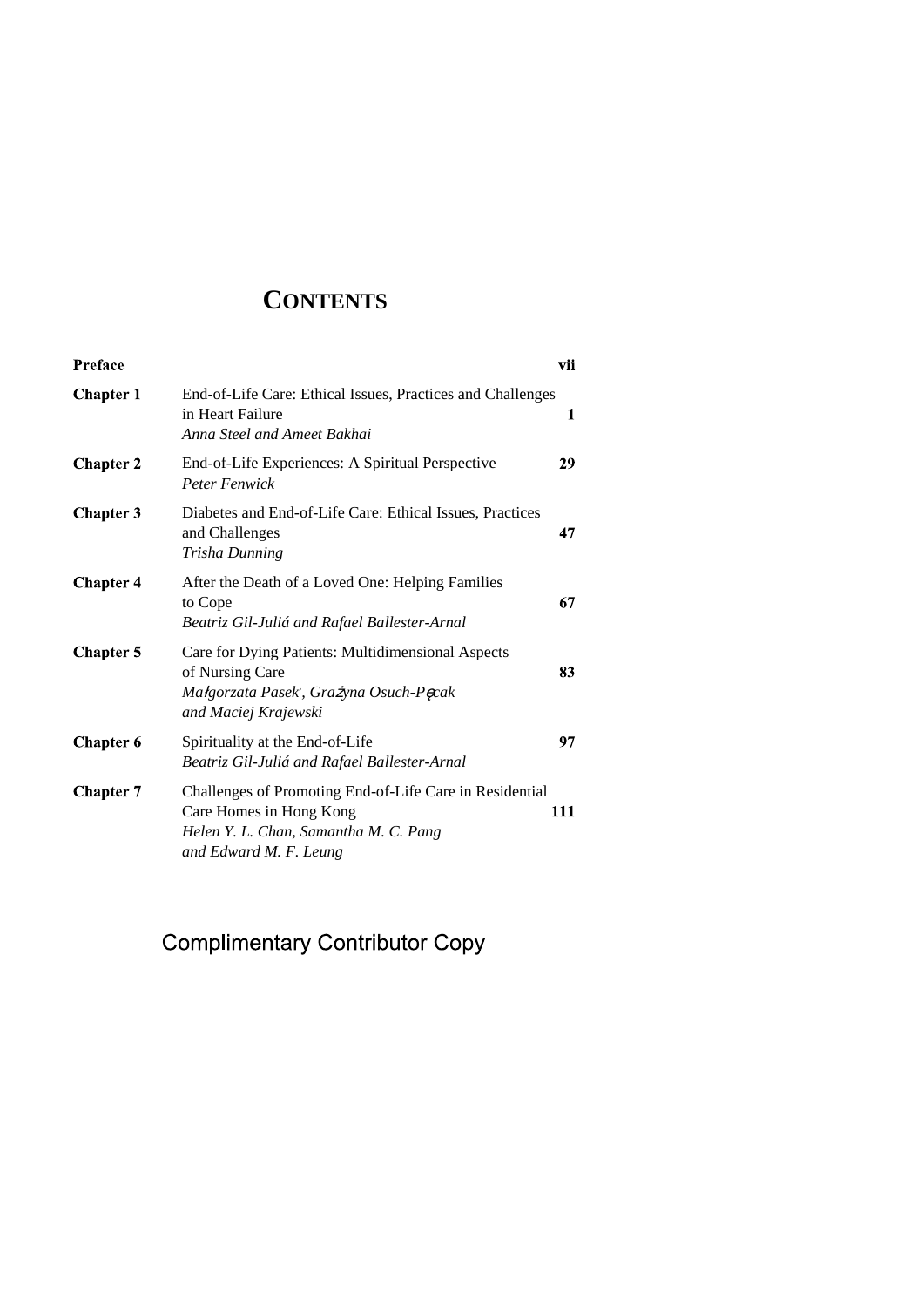| <b>Expert Commentary</b>   |                                                                                                                                                                                                                                |     |  |
|----------------------------|--------------------------------------------------------------------------------------------------------------------------------------------------------------------------------------------------------------------------------|-----|--|
|                            | Are Veterinarians Kinder than Physicians at End-of-Life?<br>Is Pawspice Kinder than Hospice? A Veterinary<br>Oncologist's Interprofessional Crossover Perspective<br>of Euthanasia for Terminal Patients<br>Alice Villalobos   | 123 |  |
| <b>Short Communication</b> |                                                                                                                                                                                                                                | 141 |  |
|                            | Current Situation and Challenges of Home End-of-Life<br>Care for the Elderly in Japan: A Qualitative Research<br>from the Point of View of Non-Nurse Care Managers<br>Yoshihisa Hirakawa, Takaya Kimata<br>and Kazumasa Uemura | 141 |  |

Index

157